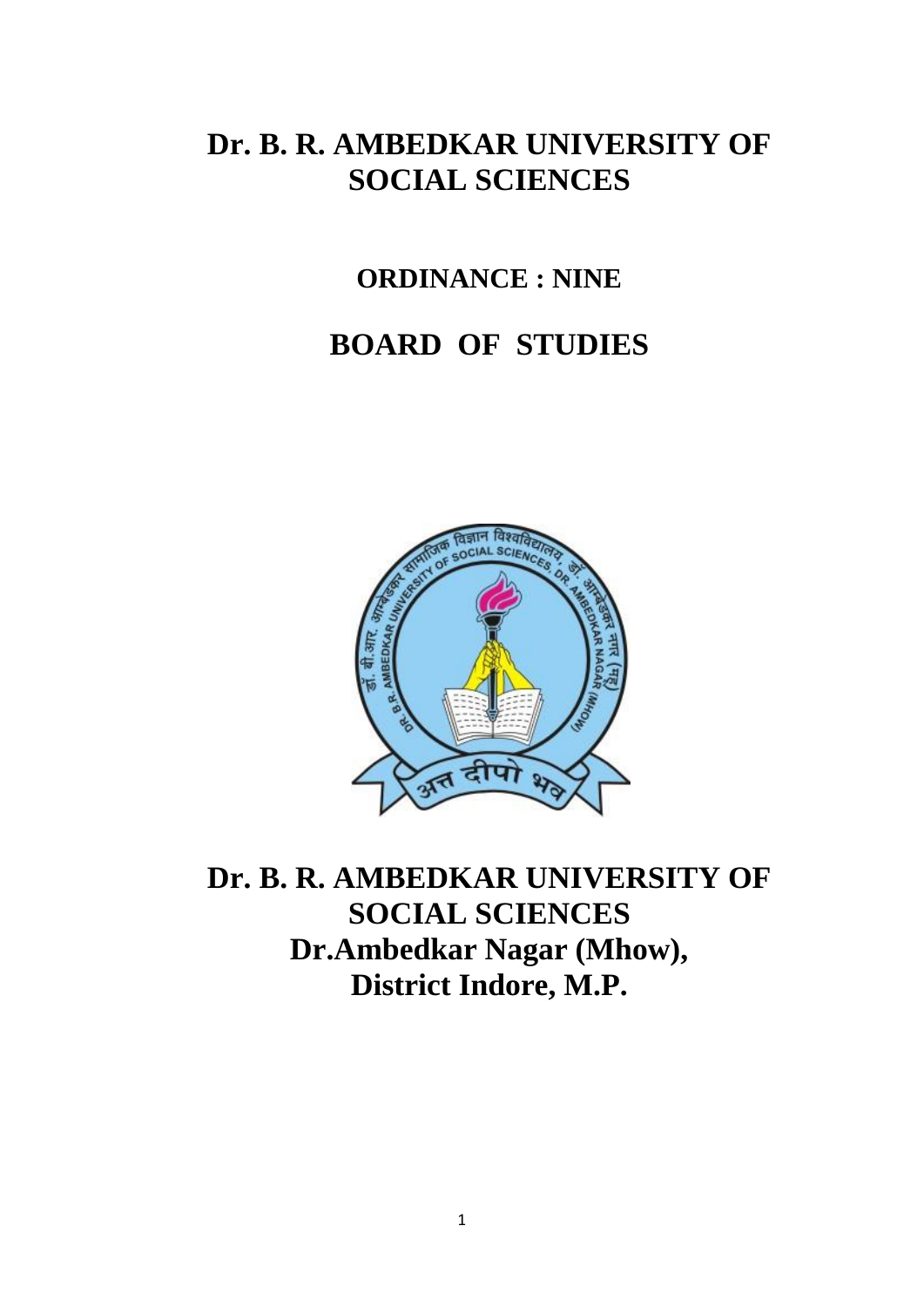## *Contents*

|                | <b>ORDINANCE: NINE</b>                                      |                |
|----------------|-------------------------------------------------------------|----------------|
|                | <b>BOARD OF STUDIES</b>                                     |                |
| $\mathbf{1}$   | <b>Definitions</b>                                          | 3              |
| $\overline{2}$ | <b>Board of Studies</b>                                     | 3              |
| $\overline{3}$ | <b>Board of Studies- Constitution</b>                       | $\overline{3}$ |
| $\overline{4}$ | <b>Board of Studies- Powers and Functions</b>               | $\overline{3}$ |
| 5              | <b>Board of Studies - Meeting</b>                           | 6              |
| 6              | <b>Board of Studies: Notice of Meeting</b>                  | $\overline{7}$ |
| $\overline{7}$ | Board of Studies: Procedure at Meeting & Casting vote       | $\overline{7}$ |
| 8              | <b>Board of Studies: Record and Approval of Proceedings</b> | $\overline{7}$ |
| 9              | <b>Board of Studies:: Notification of Minutes</b>           | 8              |
| 10             | <b>Board of Studies: Action Taken Report</b>                | 8              |
| 11             | <b>Board of Studies: Agenda</b>                             | 8              |
| 12             | <b>Board of Studies : Venue and Arrangements</b>            | 8              |
| 13             | <b>Board of Studies : Payments</b>                          | 8              |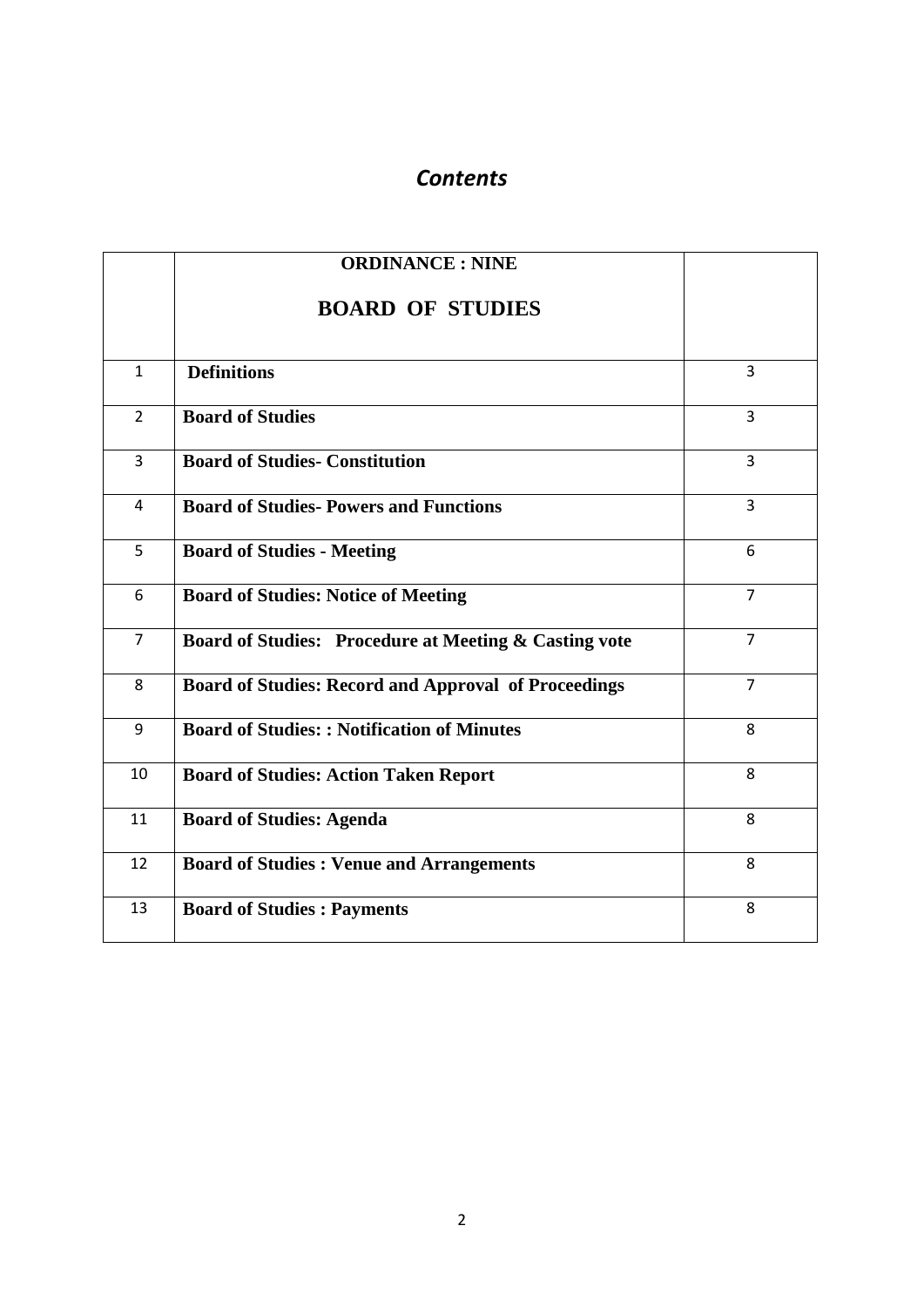|                          | <b>ORDINANCE NINE</b>                                                                        |  |  |  |
|--------------------------|----------------------------------------------------------------------------------------------|--|--|--|
|                          | <b>BOARD OF STUDIES</b>                                                                      |  |  |  |
| <b>Definitions</b>       | 1. All words and expressions used herein shall have the same meaning as                      |  |  |  |
|                          | assigned to them in Dr. B. R. Ambedkar University of Social Sciences,                        |  |  |  |
|                          | ACT, 2015                                                                                    |  |  |  |
|                          |                                                                                              |  |  |  |
| <b>Board of Studies</b>  | As per section 27 (6) of the University ACT - every School of Studies<br>2.                  |  |  |  |
|                          | shall have a Board of Studies comprising of such members as prescribed                       |  |  |  |
|                          | by the Ordinance.<br>The powers and functions of the the Board of Studies shall be as<br>2.1 |  |  |  |
|                          |                                                                                              |  |  |  |
|                          | may be prescribed by the Ordinance. [section 27 (7) of the<br>University ACT]                |  |  |  |
|                          |                                                                                              |  |  |  |
| <b>Board of Studies-</b> | For every academic course of the University there shall be a separate<br>3.0                 |  |  |  |
| <b>Constitution</b>      | Board of Studies.                                                                            |  |  |  |
|                          | 3.1<br>The following shall constitute the Board of Studies -                                 |  |  |  |
|                          | 1. Dean of the School<br>- Chairperson                                                       |  |  |  |
|                          | 2. Two External Subject Experts<br>- Member                                                  |  |  |  |
|                          | (nominated by Vice Chancellor)                                                               |  |  |  |
|                          | 3. Dean's Nominee<br>- Member                                                                |  |  |  |
|                          | 4. Head of the Department<br>- Member                                                        |  |  |  |
|                          | 5. Subject Course Incharge<br>- Convenor                                                     |  |  |  |
|                          |                                                                                              |  |  |  |
| <b>Board of Studies-</b> | The Board of Studies shall have power and functions so as to achieve<br>4.0                  |  |  |  |
| <b>Powers and</b>        | the aims and objectives of the University to accelerate higher                               |  |  |  |
| <b>Functions</b>         | education, research and extension and training in all aspects of                             |  |  |  |
|                          | social sciences and other disciplines for educational excellence and                         |  |  |  |
|                          | socio-economic development of Scheduled Castes, Scheduled                                    |  |  |  |
|                          | Tribes and Other Backward Classes as envisioned by Dr. B. R.                                 |  |  |  |
|                          | Ambedkar.                                                                                    |  |  |  |
|                          |                                                                                              |  |  |  |
|                          |                                                                                              |  |  |  |
|                          |                                                                                              |  |  |  |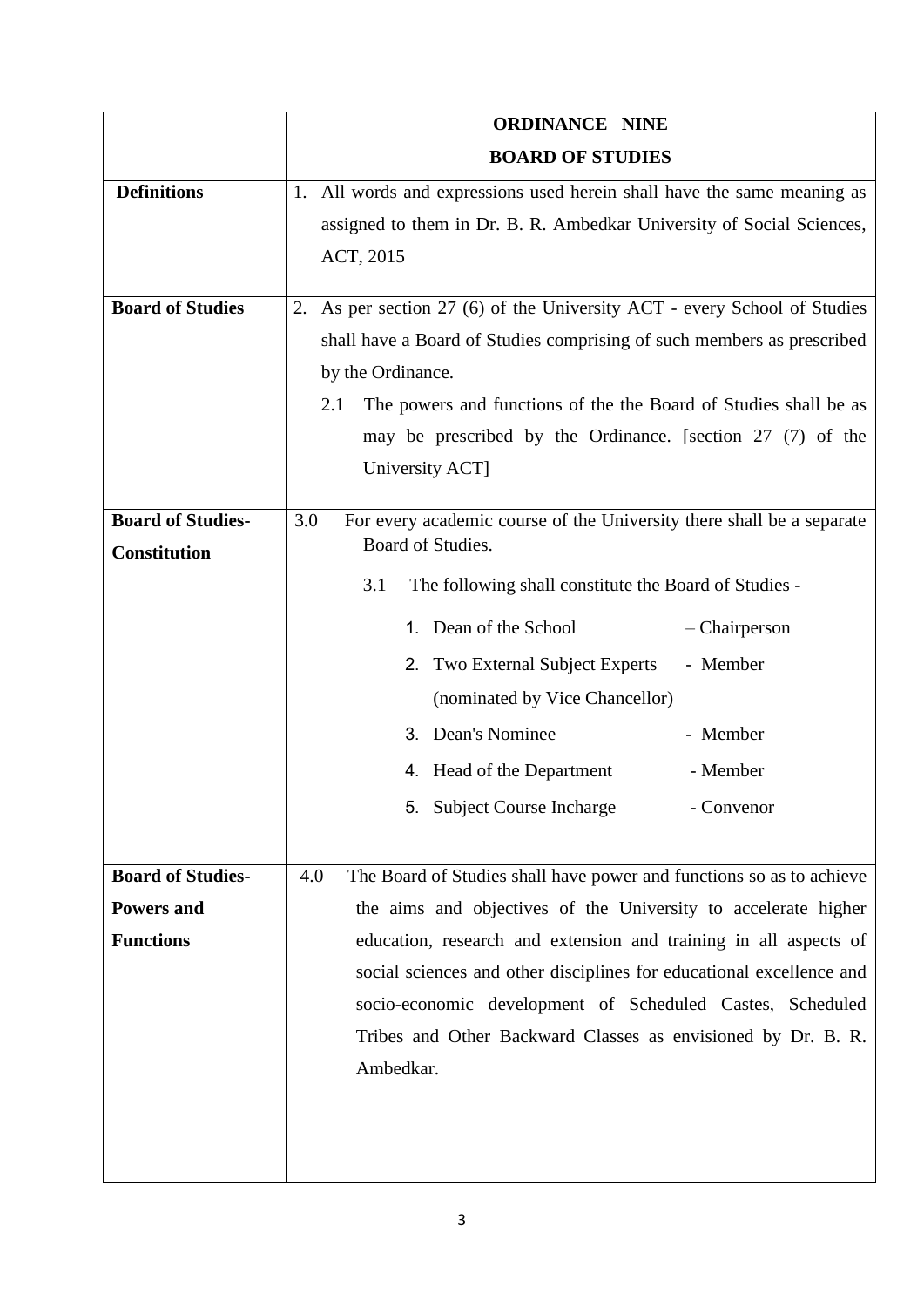| The power and functions of the Board of Studies shall be as                                                                                                                                                                                                                                                                                                                                                                                                                                            |
|--------------------------------------------------------------------------------------------------------------------------------------------------------------------------------------------------------------------------------------------------------------------------------------------------------------------------------------------------------------------------------------------------------------------------------------------------------------------------------------------------------|
| follows:                                                                                                                                                                                                                                                                                                                                                                                                                                                                                               |
| To plan, execute and closely monitor courses of studies and<br>4.1<br>academic programmes on thoughts and philosophy of<br>Dr. B. R. Ambedkar, social emancipation and social justice,<br>economic empowerment and development, educational<br>excellence and development, participation of Scheduled<br>Castes, Scheduled Tribes and Other Backward Classes in<br>Decision Making and Nation Building.                                                                                                |
| To advise and make recommendations to the Vice Chancellor,<br>4.2<br>Academic Council and the Executive Council in regard to<br>the organization and co-ordination teaching, research,<br>extension, training and collaboration activities/ programme<br>akin to the mandate and objectives of the University.                                                                                                                                                                                         |
| To approve syllabus and in respect of the revision of syllabi<br>4.3<br>(including modifications in the recommended texts and<br>books for the same), the institution of new courses of study<br>and measures for the improvement of teaching (inter alia<br>covering modes of delivery, assessment and evaluation);<br>Provided besides as per regulations of UGC for respective<br>degrees, the following shall be the choice based elective<br>and ability enhancement courses of the University, : |
| Dr. Ambedkar Thoughts and Philosophy (ATP)<br>1.<br>Indian Constitution and Social Change (ICSC)<br>2.<br>3.<br>Emancipation<br>Economic<br>Social<br>$\&$<br>Justice,<br>Empowerment<br>$\&$<br>Development,<br>Educational<br>Excellence and Participation of SCs, STs & OBCs in<br>Decision Making and Nation Building (SEEP)                                                                                                                                                                       |
| Emerging Dimensions of SCs, STs<br><b>OBCs</b><br>4.<br>$\&$<br>Development,<br>Implications<br>and<br>Temporal<br>Significance (EDD)<br>Research Methodology and Statistics (RMS)<br>5.                                                                                                                                                                                                                                                                                                               |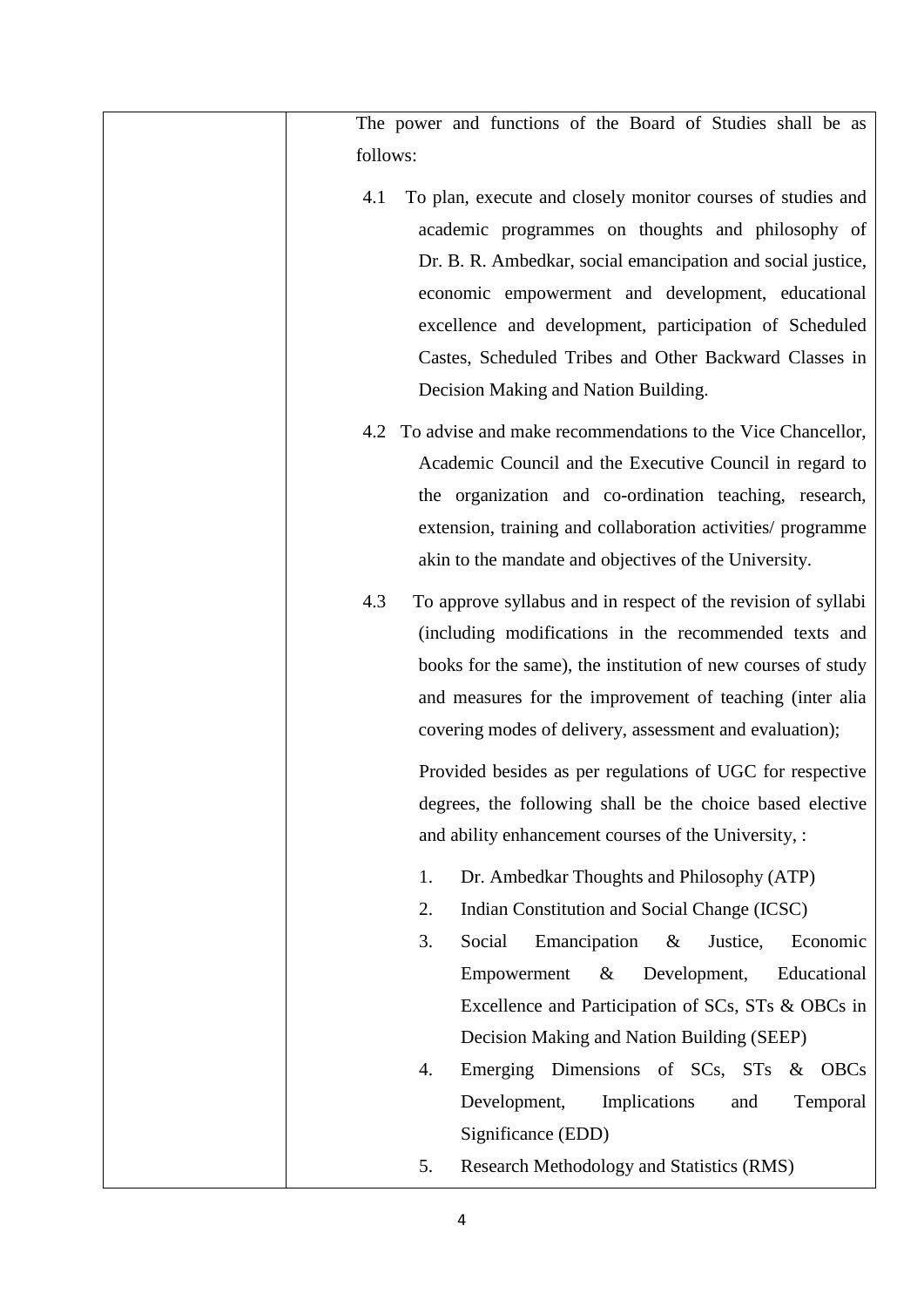|      | Elementary Science and Agriculture (ESA) - Food<br>6.                                                                                                                                                                                                           |
|------|-----------------------------------------------------------------------------------------------------------------------------------------------------------------------------------------------------------------------------------------------------------------|
|      | and Nutrition, Social & Preventive Medicine,                                                                                                                                                                                                                    |
|      | Geography, General Agriculture, Animal Science,                                                                                                                                                                                                                 |
|      | General Science.                                                                                                                                                                                                                                                |
|      | 7.<br>Computer Applications & Information Technology                                                                                                                                                                                                            |
|      | (CAIT)                                                                                                                                                                                                                                                          |
|      | 8.<br>Communication<br>English<br>$\&$<br>Personality                                                                                                                                                                                                           |
|      | Development (ECPD).                                                                                                                                                                                                                                             |
|      |                                                                                                                                                                                                                                                                 |
| 4.4  | To recommend subjects for research for various degrees and<br>for other requirements of the research degrees and to<br>recommend Supervisors and Co-Supervisors for research<br>degree programmes                                                               |
| 4.5  | To prepare and recommend to the Faculty and the Academic<br>Council, detailed courses of study, curricula and schemes of<br>examinations for the different levels of studies in the<br>respective subjects.                                                     |
| 4.6  | To prepare and recommend the Academic Calendar of the<br>School concerned.                                                                                                                                                                                      |
| 4.7  | To take measures for the improvement of the standard of<br>teaching and research.                                                                                                                                                                               |
| 4.8  | To consider and make recommendations on any matter<br>referred to it by the concerned School, the Academic<br>Council, the Executive Council or the Vice-Chancellor, and<br>on any question pertaining to its sphere of work that may<br>appear necessary to it |
| 4.9  | To recommend journals, books and reference materials for<br>library                                                                                                                                                                                             |
| 4.10 | To consult specialists, who are not members of the Board<br>whenever necessary,                                                                                                                                                                                 |
| 4.11 | To recommend schemes for preparation, translation of books                                                                                                                                                                                                      |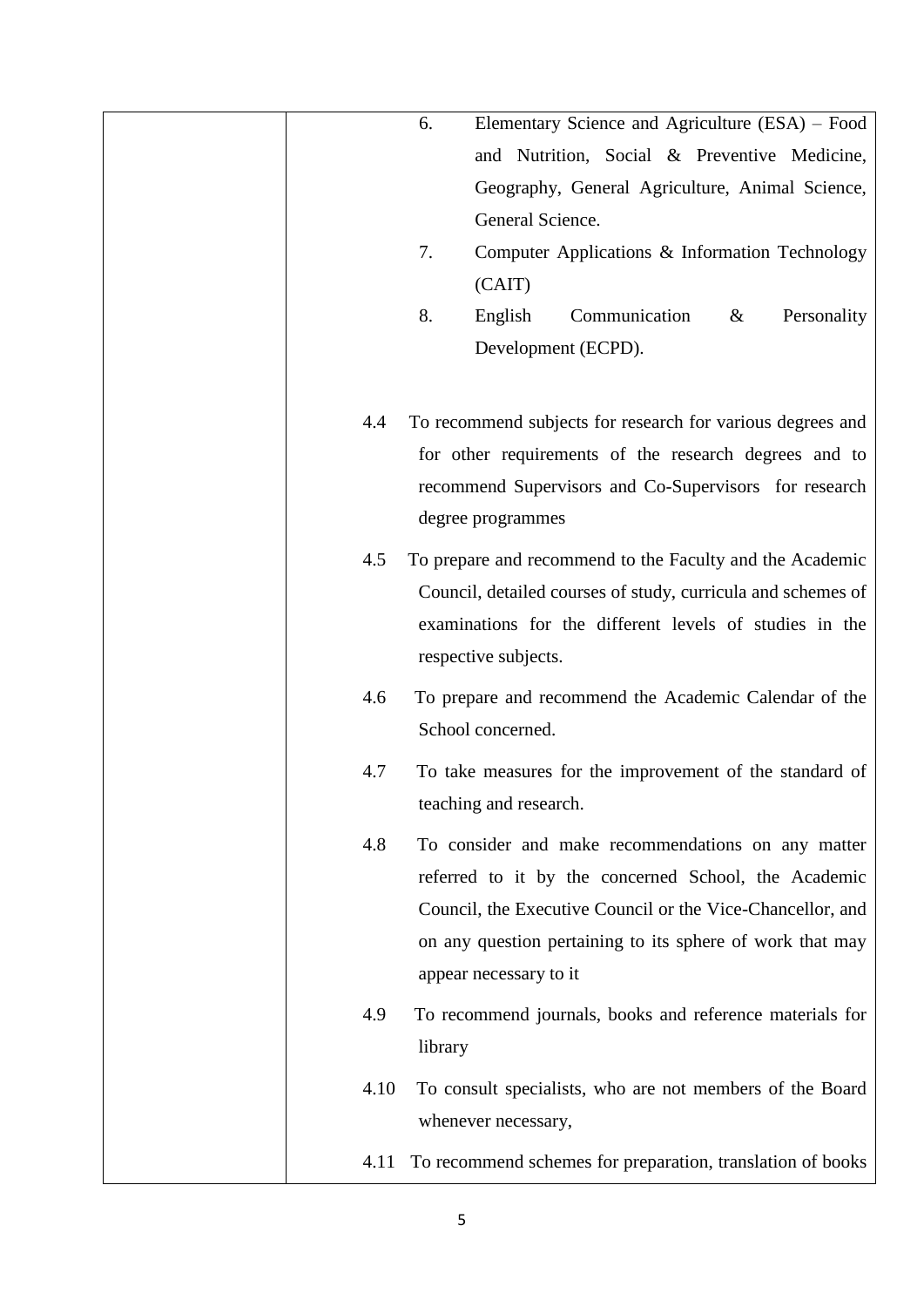|      | or reference in the subject or subjects with which it deals.                                                                                                                                                                                                                                                                        |
|------|-------------------------------------------------------------------------------------------------------------------------------------------------------------------------------------------------------------------------------------------------------------------------------------------------------------------------------------|
|      | 4.12 To recommend to the Vice Chancellor, the lists of examiners<br>for the Examinations of the course of studies and<br>recommend names of suitable person for inclusion in the<br>panels for appointment of paper-setters and moderators at<br>the University examinations.                                                       |
| 4.13 | To recommend names of persons suitable for appointment<br>of experts for evaluation of these and dissertations and for<br>conduct of viva voce examinations, wherever prescribed.                                                                                                                                                   |
| 4.14 | To make recommendations to the Academic Council in<br>regard to the number and qualifications of guest faculty/<br>visiting faculty, library facilities<br>and/or laboratory<br>equipments in subjects concerned.                                                                                                                   |
| 4.15 | To advise and recommend to the Vice Chancellor,<br>Academic Council and the Executive Council the new<br>courses / subjects for which a particular School or<br>Department or Institution or Samajik Vigyan Kendra or<br>Institution or any other University/ College/ Institution/<br>Centre in collaboration may enroll students. |
| 4.16 | to recommend to the Dean of the School or Vice Chancellor<br>or the Academic Council the names of suitable persons as<br>expert/s for examining theses submitted by students, in<br>consultation with the Supervisor or Co Supervisor in the<br>particular subject;                                                                 |
| 4.17 | To report to the Vice Chancellor or the Academic Council<br>or the Executive Council or the Governing Body on all<br>matters referred to it by any of them;                                                                                                                                                                         |
| 4.18 | To suggest organization of orientation and refresher<br>Courses, Seminars, Workshops, Training Programmes,<br>Extension Activities in the subject/s concerned                                                                                                                                                                       |
| 4.19 | It shall be the duty of the Board of Studies to consider and                                                                                                                                                                                                                                                                        |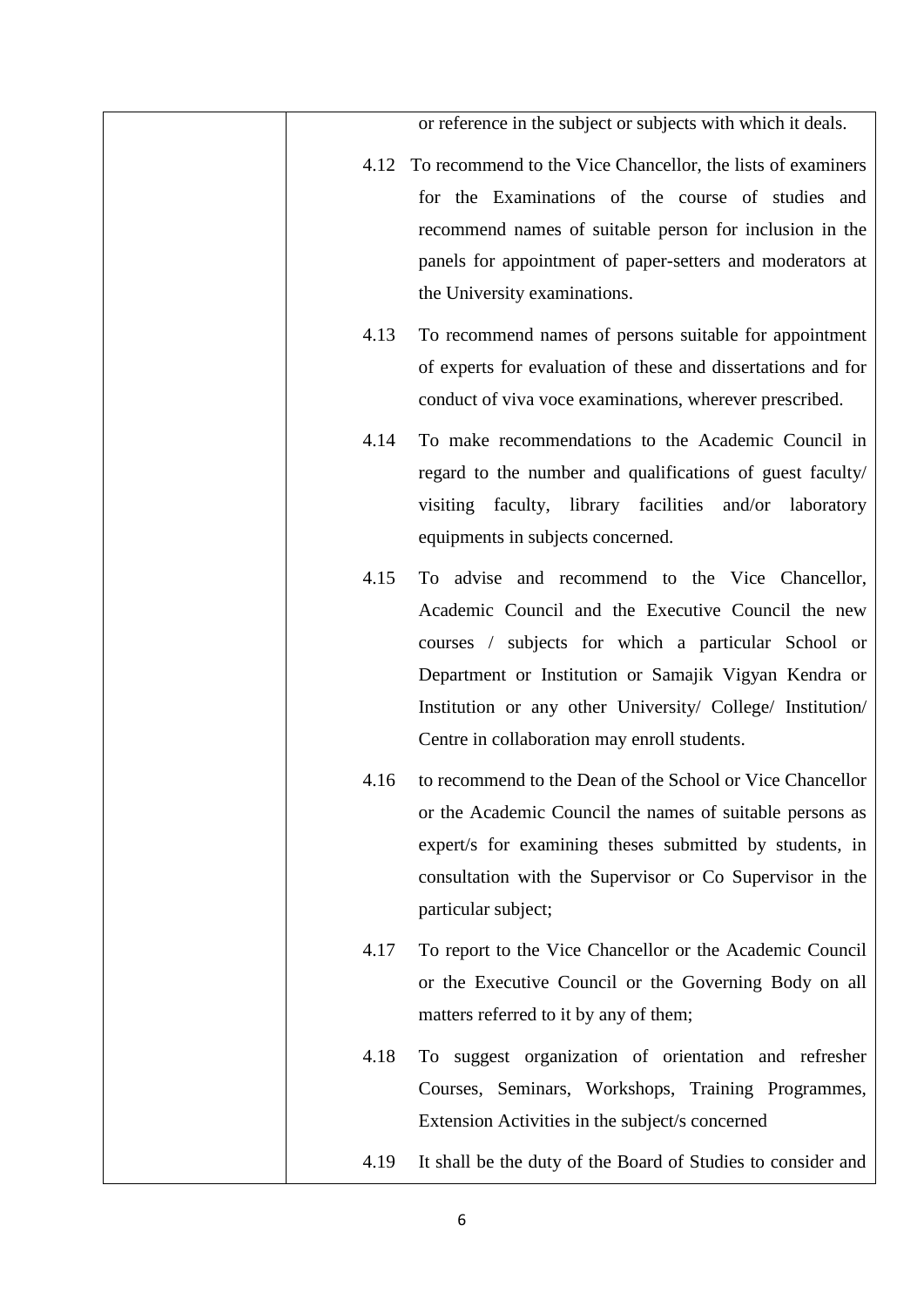|                           |     |                                                                    | report on any matter referred to it in accordance with the<br>University ACT, Statutes, Ordinances or Regulations by the<br>Executive Council or by the Academic Council or by the<br>Vice Chancellor or by the Dean of School concerned or any                                                                                                                                                                                                                       |
|---------------------------|-----|--------------------------------------------------------------------|-----------------------------------------------------------------------------------------------------------------------------------------------------------------------------------------------------------------------------------------------------------------------------------------------------------------------------------------------------------------------------------------------------------------------------------------------------------------------|
|                           |     |                                                                    | other School of the University.                                                                                                                                                                                                                                                                                                                                                                                                                                       |
| <b>Board of Studies -</b> | 5.0 |                                                                    | The meeting of the Board of Studies may meet as and when                                                                                                                                                                                                                                                                                                                                                                                                              |
| <b>Meeting</b>            |     | necessary. However, atleast two meetings of Board of Studies shall |                                                                                                                                                                                                                                                                                                                                                                                                                                                                       |
|                           |     | be conducted in an academic year.                                  |                                                                                                                                                                                                                                                                                                                                                                                                                                                                       |
|                           |     | 5.1                                                                | The Chairman of the Board or in his / her absence a                                                                                                                                                                                                                                                                                                                                                                                                                   |
|                           |     |                                                                    | member appointed by the Vice-Chancellor shall preside                                                                                                                                                                                                                                                                                                                                                                                                                 |
|                           |     |                                                                    | over the meeting of the Board of Studies                                                                                                                                                                                                                                                                                                                                                                                                                              |
|                           |     | 5.2                                                                | Meetings of the Board of Studies shall be convened by the<br>respective Subject Course.                                                                                                                                                                                                                                                                                                                                                                               |
|                           |     | 5.3                                                                | Any two or more Boards may, and at the request of the<br>Executive Council or the Academic Council shall meet and<br>make a joint report upon any matter which lies with the<br>purview of both. In such cases, the joint meeting shall elect<br>its own Chairman and the quorum for such a joint meeting<br>shall include the full quorum of each Board represented, no<br>member present being counted more than once for the<br>purpose of determining the quorum. |
|                           |     | 5.4                                                                | Where a matter arises, in respect of which the Vice-<br>Chancellor, or the Dean of the School or the Dean of two or<br>more Schools, deem it necessary to elicit the common view<br>of two or more Boards of Studies, or the Chairpersons of<br>such Boards so deem necessary, a joint meeting of the<br>concerned Boards may be convened by the Chairpersons<br>acting jointly, under intimation to the Dean or Deans<br>concerned.                                  |
|                           |     | 5.5                                                                | Registrar will notify the meeting of Board of Studies on the<br>recommendation of the Head of the Department.                                                                                                                                                                                                                                                                                                                                                         |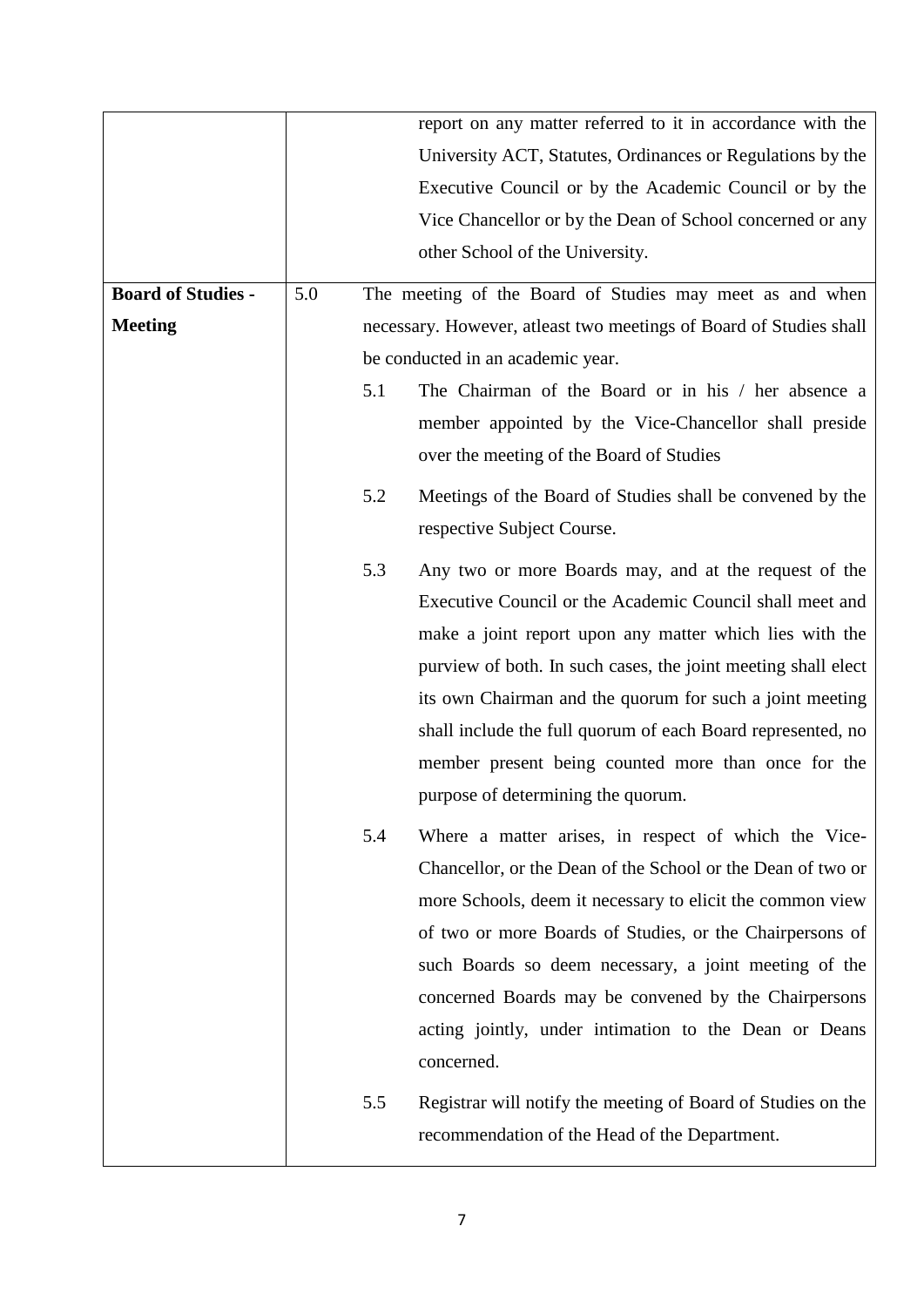|                              |                                                                    | 5.6 | The Course Incharge of the concerned Board of Studies                  |
|------------------------------|--------------------------------------------------------------------|-----|------------------------------------------------------------------------|
|                              |                                                                    |     | shall send to the Registrar a copy of the minutes as                   |
|                              |                                                                    |     | approved by the Chairperson within ten days after the date             |
|                              |                                                                    |     | of the meeting.                                                        |
|                              |                                                                    |     |                                                                        |
|                              |                                                                    | 5.7 | The Vice-Chancellor, may in urgent cases, obtain the                   |
|                              |                                                                    |     | opinion of the Board of Studies by circulation of any                  |
|                              |                                                                    |     | proposal among the members of the Board. Such opinion,                 |
|                              |                                                                    |     | together with the action taken thereon shall be re-                    |
|                              |                                                                    |     | communicated to all the members by the Registrar.                      |
|                              |                                                                    | 5.8 | If a meeting of the Board of Studies is not held for want of           |
|                              |                                                                    |     | quorum, the Vice-Chancellor may direct the Chairman of                 |
|                              |                                                                    |     | the Board to circulate the proposals of the meeting among              |
|                              |                                                                    |     | the members for their opinion.                                         |
| <b>Board of Studies:</b>     | 6                                                                  |     | Notice of every meeting shall be given to all members at least seven   |
| <b>Notice of Meeting</b>     | days in advance, specifying the place, date, time and agenda items |     |                                                                        |
|                              |                                                                    |     | for the meeting;                                                       |
|                              |                                                                    |     |                                                                        |
|                              |                                                                    |     | Provided that in cases of emergency, a meeting may be called at one    |
|                              |                                                                    |     | day advance notice.                                                    |
| <b>Board of Studies:</b>     | 7                                                                  |     | Save as otherwise provided in the ACT, decisions are to be taken by    |
| <b>Procedure at</b>          |                                                                    |     | a majority members present and voting, and in case of equality of      |
| <b>Meeting &amp; Casting</b> |                                                                    |     | votes, Chairperson shall have a casting vote in addition to vote to    |
| vote                         |                                                                    |     | which he is entitled as a member.                                      |
|                              |                                                                    |     |                                                                        |
| <b>Board of Studies:</b>     | 8                                                                  |     | The Course Incharge shall prepare the proceedings and shall place for  |
| <b>Record and</b>            |                                                                    |     | approval of the Chairperson of the Board of Studies and shall send     |
| Approval of                  |                                                                    |     | the approved minutes to the Vice Chancellor before notification and    |
| <b>Proceedings</b>           |                                                                    |     | circulation to all concerned for necessary action.                     |
|                              |                                                                    |     |                                                                        |
| <b>Board of Studies::</b>    | $\overline{9}$                                                     |     | The approved minutes shall be notified and circulated by the Registrar |
| <b>Notification of</b>       |                                                                    |     | to all concerned for necessary action.                                 |
| <b>Minutes</b>               |                                                                    |     |                                                                        |
|                              |                                                                    |     |                                                                        |